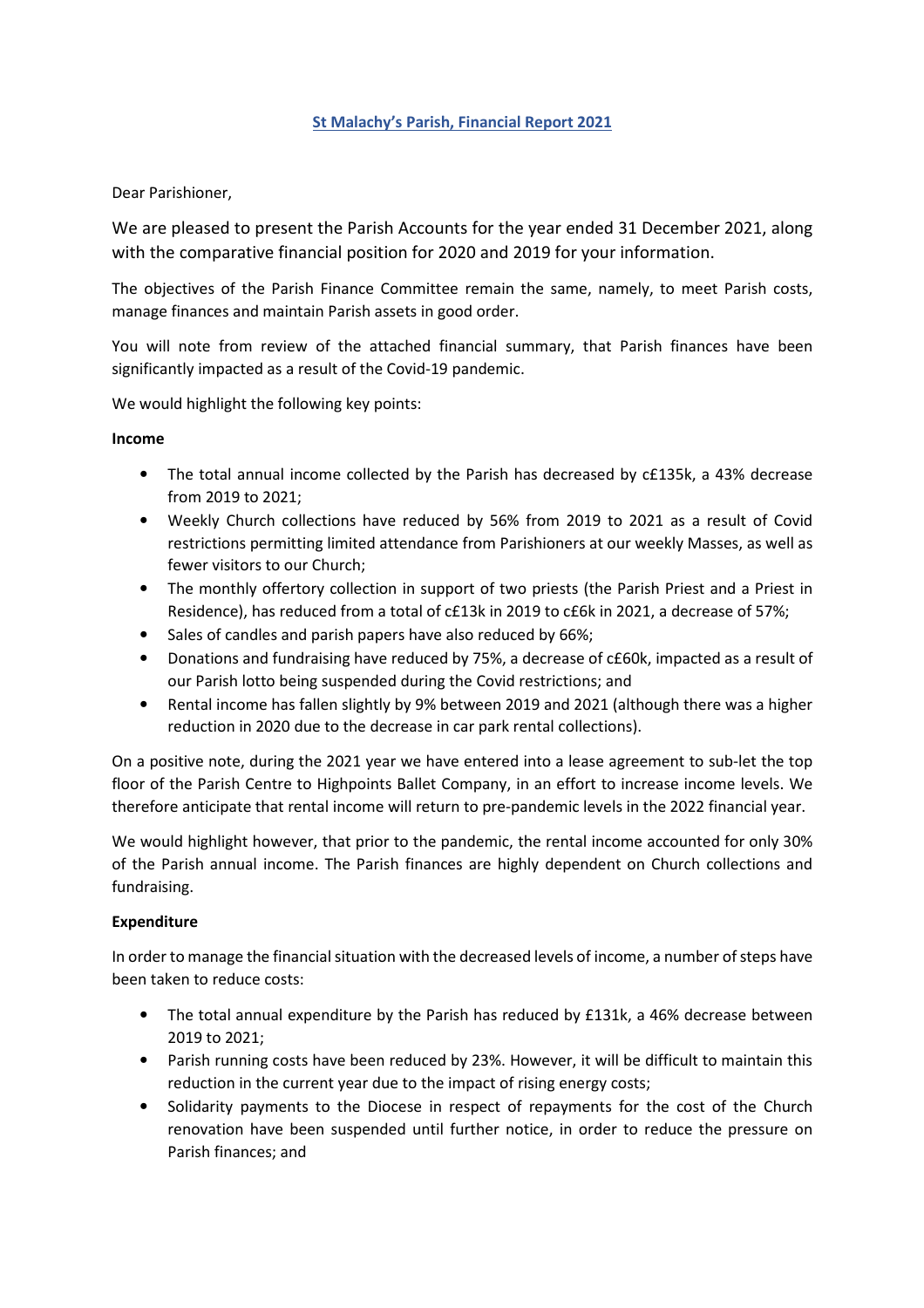• Spending on salaries has been reduced by 55% in the period, due to a reduction in hours for our Parish Secretary and Housekeeper, and the redeployment of Sr Marie to the role of Chaplain in Our Lady and St Patrick's College, Knock. We would highlight that this has unfortunately had an impact on the delivery of Pastoral Services within our Parish Community.

#### Balances

We would highlight that although there has been a surplus in the 2021 accounts of c£24k, this has been achieved as a result of every possible cost cutting measure being introduced, which will not be sustainable against the backdrop of rising energy costs. It is also important to note that if Solidarity payments were re-introduced by the Diocese (which were c£47k in 2019) the 2021 accounts would have been in a deficit position of c£23k. The Finance Committee have prepared a budget for the 2022 year, which currently results in a deficit, without the re-introduction of Solidarity payments.

Fr McGinnity and the Parish Finance Committee remain grateful for the support of Parishioners and visitors to our Parish. We are also conscious of the unprecedented demands currently placed on people's finances. However, the Parish faces challenging financial times in the years ahead, and in these circumstances any additional contributions that can be made throughout the year would greatly help us to best meet those issues and enable us to deliver the vital Pastoral Services within our Parish Community.

> Paul Shevlin Chair Finance Committee

#### St Malachy's Parish Finance Committee

Fr Michael McGinnity (Parish Priest) Paul Shevlin (Chair) Brendan Carson Patrick O'Neill Paul Malone Catherine Maguire (Recording Secretary)